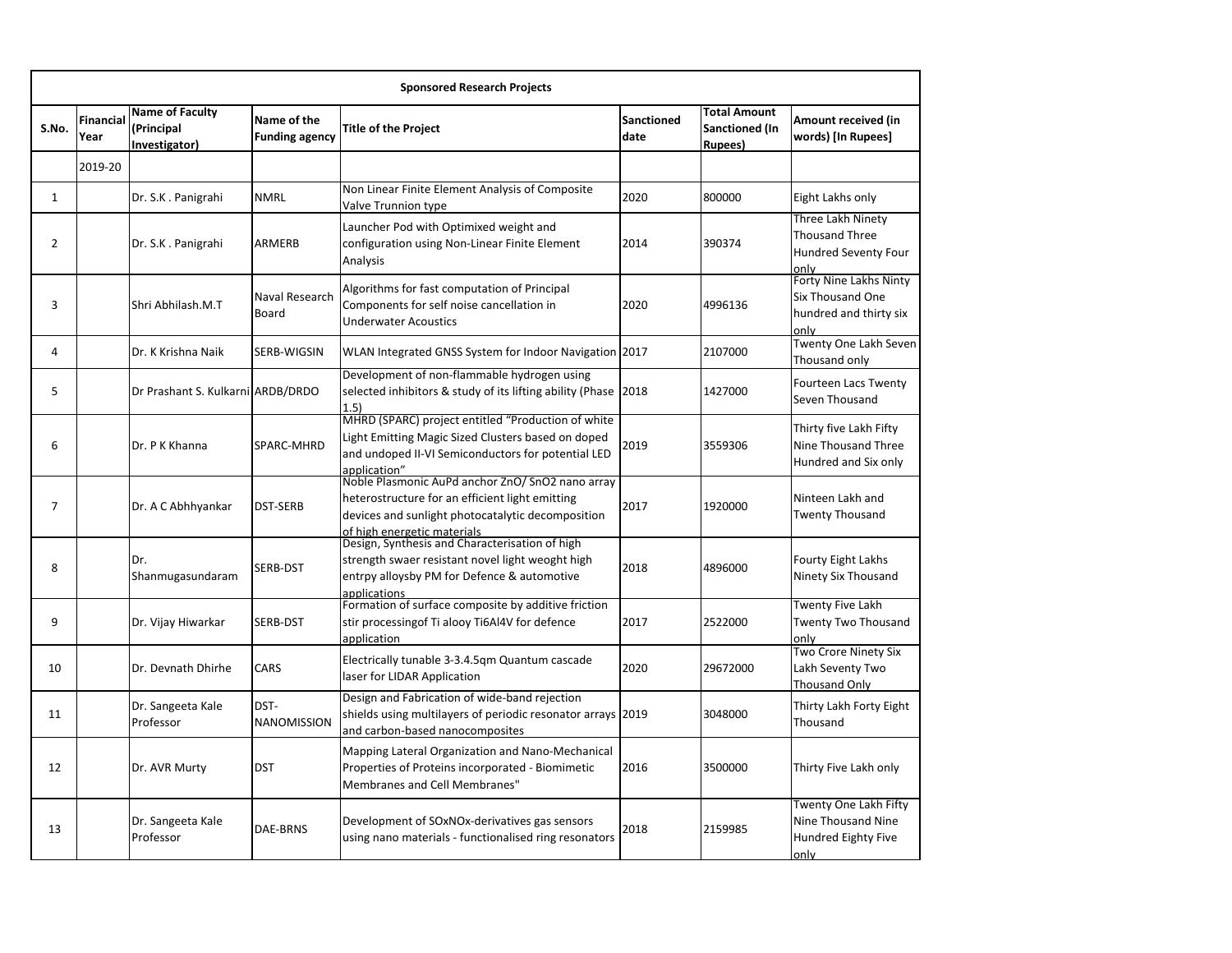| S.No. | <b>Financial</b><br>Year | <b>Name of Faculty</b><br>(Principal<br>Investigator) | Name of the<br><b>Funding agency</b> | <b>Title of the Project</b>                                                                                                                                                            | <b>Sanctioned</b><br>date | <b>Total Amount</b><br><b>Sanctioned (In</b><br><b>Rupees</b> ) | Amount received (in<br>words) [In Rupees]                                           |
|-------|--------------------------|-------------------------------------------------------|--------------------------------------|----------------------------------------------------------------------------------------------------------------------------------------------------------------------------------------|---------------------------|-----------------------------------------------------------------|-------------------------------------------------------------------------------------|
| 14    |                          | Dr. Suwarna Datar                                     | <b>DST-GNRS</b>                      | Theoretical and Eperimental Investigations of<br>induced magnetism in GNR upon conjugation"                                                                                            | 2016                      | 5128400                                                         | Fifty One Lakh Twenty<br><b>Eight Thousand Four</b><br>Hundred only                 |
| 15    |                          | Dr. Sangeeta Kale<br>Professor                        | Dir UGC HRDC<br>SP Pune Univ.        | FDP on Active Learning in Optics & Photonics (ALOP)                                                                                                                                    | 2019                      | 621120                                                          | Six Lakh Twenty One<br><b>Thousand One Hundred</b><br>Twenty only                   |
| 16    |                          | Dr. Ganapati N Joshi                                  | <b>SERB</b>                          | Flow field unsteadiness due to flow induced<br>shock/Boundary layer interaction unsing Multi<br>vortex generators                                                                      | 2019                      | 2582679                                                         | Twenty Five Lakh Eighty<br><b>Two Thousand Six</b><br>Hundrade seventy Nine<br>only |
| 17    |                          | Dr. D Srikanth                                        | <b>CSIR</b>                          | Computational Analysis Of Two Dimensional Blood<br>Flows Through Asymmetric Catheterized Stenotic<br><b>Tapered Artery</b>                                                             | 2018                      | 2000000                                                         | Twenty Lakh only                                                                    |
| 18    |                          | Prof. CRS Kumar                                       | ERIPR, DRDO                          | AR Based maintenance trainer for Tejas Fight Jet                                                                                                                                       | 2019                      | 3710000                                                         | Thirty Seven Lakh Ten<br>Thousand only                                              |
|       |                          |                                                       |                                      |                                                                                                                                                                                        |                           | 75040000                                                        | Seven Crore Fifty Lakh<br>Fourty Thousand only                                      |
|       | 2018-19                  |                                                       |                                      |                                                                                                                                                                                        |                           |                                                                 |                                                                                     |
| 1     |                          | Dr. D G Thakur                                        | <b>ARDB</b>                          | Numerical & Experimental Study of an AL-Li alloy<br>based MMC's for skin and stringers of an aircraft<br>fuselage structure                                                            | 2019                      | 1,785,000                                                       | Seventeen Lakhs Eighty<br>Five Thousand only                                        |
| 2     |                          | Dr. D G Thakur                                        | ARDB                                 | Surface Integirty studies during milling of AL-Li allys<br>used in aerospace applications for improved<br>functional performance                                                       | 2019                      | 1,500,000                                                       | Fifteen Lakh only                                                                   |
| 3     |                          | Dr. A Bazil Raj                                       | <b>SERB</b>                          | Designing of a Photonic Radar                                                                                                                                                          | 2018                      | 1,850,000                                                       | Eighteen Lakh Fifty<br>Thousand only                                                |
| 4     |                          | Dr. K Krishna Naik                                    | ERIPR, DRDO                          | Augmented Reality (AR), based maintenance trainer<br>for Tejas Fighter Jet Co-PI                                                                                                       | 2019                      | 3,710,000                                                       | Thirty Seven Lakh Ten<br>Thuosand only                                              |
| 5     |                          | Prof. P K Khanna                                      | <b>MHRD</b>                          | Production of White light Emitting magic sized luster<br>based on dopped and undopped-II-VI Semiconductor 2019<br>for potential LED applications                                       |                           | 6,190,900                                                       | Sixty one Lakh Ninety<br><b>Thousand Nine</b><br>Hundred only                       |
| 6     |                          | Prof. P K Khanna                                      | DMSRDE,<br>Kanpur                    | Development of copper Indium Sulphide (Selenide),<br>materials and their thin films and evaluation of their 2019<br>phtovoltic properties                                              |                           | 980,000                                                         | Nine Lakh Eighty<br>Thousand only                                                   |
| 7     |                          | Dr. Prashant Kulkarni                                 | <b>ARDB</b>                          | Development of non-fammable hydrogen using<br>selected inhibitors and study of its lifting ability<br>(Phase-1.5)                                                                      | 2018                      | 1,427,000                                                       | Fourteen Lakh Twenty<br>Seven Thousand only                                         |
| 8     |                          | Dr. Balasubramanian<br>Kandasubramanian               | <b>BRNS</b>                          | Spatial Distribution of Uranium Associated Water<br>Quality Parameters in Ground Water/Drinking Water<br>of Three Districts (Yavatmal, Hingoli and Nanded)                             | 2017                      | 2,600,000                                                       | Twenty Six Lakh only                                                                |
| 9     |                          | Dr. A C Abhyankar                                     | <b>DST-SERB</b>                      | Noble Plasmonic AuPd anchor ZnO/SnO2 nano array<br>heterostructure for an efficient light emitting<br>devices and sunlight photocatalytic decomposition<br>of high energetic materials | 2017                      | 1,920,000                                                       | Ninety Lakh Twenty<br>Thousand only                                                 |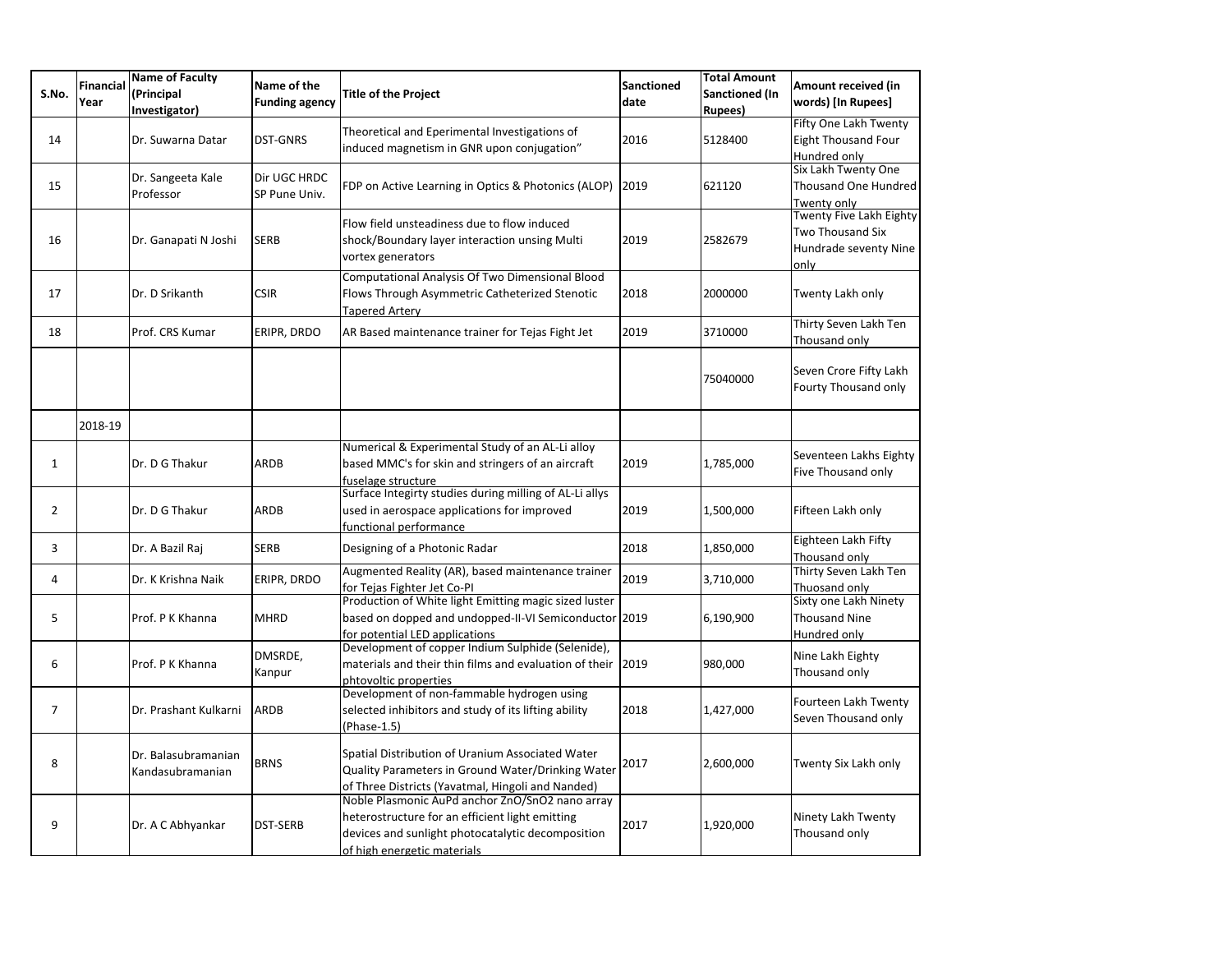| S.No. | Financial<br>Year | <b>Name of Faculty</b><br>(Principal<br>Investigator)          | Name of the<br><b>Funding agency</b> | <b>Title of the Project</b>                                                                                                                                                            | <b>Sanctioned</b><br>date | <b>Total Amount</b><br><b>Sanctioned (In</b><br><b>Rupees</b> ) | Amount received (in<br>words) [In Rupees]                                           |
|-------|-------------------|----------------------------------------------------------------|--------------------------------------|----------------------------------------------------------------------------------------------------------------------------------------------------------------------------------------|---------------------------|-----------------------------------------------------------------|-------------------------------------------------------------------------------------|
| 10    |                   | Dr. Balasubramanian<br>Kandasubramanian<br>$(CO-PI)$           | <b>BRNS</b>                          | Spatial Distribution of Uranium Associated Water<br>Quality Parameters in Ground Water/Drinking Water<br>of Three Districts (Solapur, Osmanabad and Latur)                             | 2017                      | 1,800,000                                                       | Eighteen Lakh only                                                                  |
| 11    |                   | Dr. D Srikanth                                                 | <b>CSIR</b>                          | Computational analysis of two dimensional blood<br>flows through asymmetric catheterized stenotic<br>tapered artery                                                                    | 2017                      | 397,667                                                         | Three Lakh Ninety<br>Seven Thousand Six<br><b>Hundred Sixty Seven</b><br>only       |
| 12    |                   | Prof. Sangeeta kale                                            | <b>DRDO</b>                          | Nano Project                                                                                                                                                                           | 2012                      | 9,055,275                                                       | Nine Lakh Fifty Five<br>Thousand Two<br><b>Hundred Seventy Five</b><br>only         |
|       |                   |                                                                |                                      |                                                                                                                                                                                        | <b>TOTAL</b>              | 33,215,842                                                      | Three Crore Thirty Two<br>Lakh Fifteen Thousand<br>Eight Hundred Forty<br>Two only  |
|       | 2017-18           |                                                                |                                      |                                                                                                                                                                                        |                           |                                                                 |                                                                                     |
| 1     |                   | Dr. Prashant Kulkarni                                          | <b>ARDB</b>                          | Development of non-fammable hydrogen using<br>selected inhibitors and study of its lifting ability<br>(Phase-1.5)                                                                      | 2018                      | 1,427,000                                                       | Fourteen Lakh Twenty<br>Seven Thousand only                                         |
| 2     |                   | Dr Sangeeta Kale,<br>Professor                                 | BRNS, BARC,<br><b>MUMBAI</b>         | Development of Sox/Nox derivatives gas sensors<br>using nano Material - functionalised ring resonators                                                                                 | 2018                      | 2,794,249                                                       | <b>Twenty Seven lakh</b><br>ninety four thousand<br>two hundred fourty<br>nine only |
| 3     |                   | Dr. A C Abhyankar &<br>Dr. Balasubramanian<br>Kandasubramanian | <b>ERIPR-DRDO</b>                    | DIAT-DRDO Programme on Nanomaterials                                                                                                                                                   | 2018                      | 43,000,000                                                      | Four Crore Thirty Lakh<br>only                                                      |
| 4     |                   | Dr. A C Abhyankar                                              | <b>DST-SERB</b>                      | Noble Plasmonic AuPd anchor ZnO/SnO2 nano array<br>heterostructure for an efficient light emitting<br>devices and sunlight photocatalytic decomposition<br>of high energetic materials | 2017                      | 1,920,000                                                       | Ninety Lakh Twenty<br>Thousand only                                                 |
| 5     |                   | Dr. Balasubramanian<br>Kandasubramanian                        | <b>BRNS</b>                          | Spatial Distribution of Uranium Associated Water<br>Quality Parameters in Ground Water/Drinking Water<br>of Three Districts (Yavatmal, Hingoli and Nanded)                             | 2017                      | 2,600,000                                                       | Twenty Six Lakh only                                                                |
| 6     |                   | Dr. Balasubramanian<br>Kandasubramanian<br>$(CO-PI)$           | <b>BRNS</b>                          | Spatial Distribution of Uranium Associated Water<br>Quality Parameters in Ground Water/Drinking Water<br>of Three Districts (Solapur, Osmanabad and Latur)                             | 2017                      | 1,800,000                                                       | Eighteen Lakh only                                                                  |
| 7     |                   | Dr.<br>Shanmugasundaram                                        | <b>NMRL</b>                          | To study hydroge embrittelement behaviour of high<br>strength naval steel                                                                                                              | 2017                      | 979,800                                                         | Nine Lakh Seventy Nine<br>Thousand Eight<br>Hundred only                            |